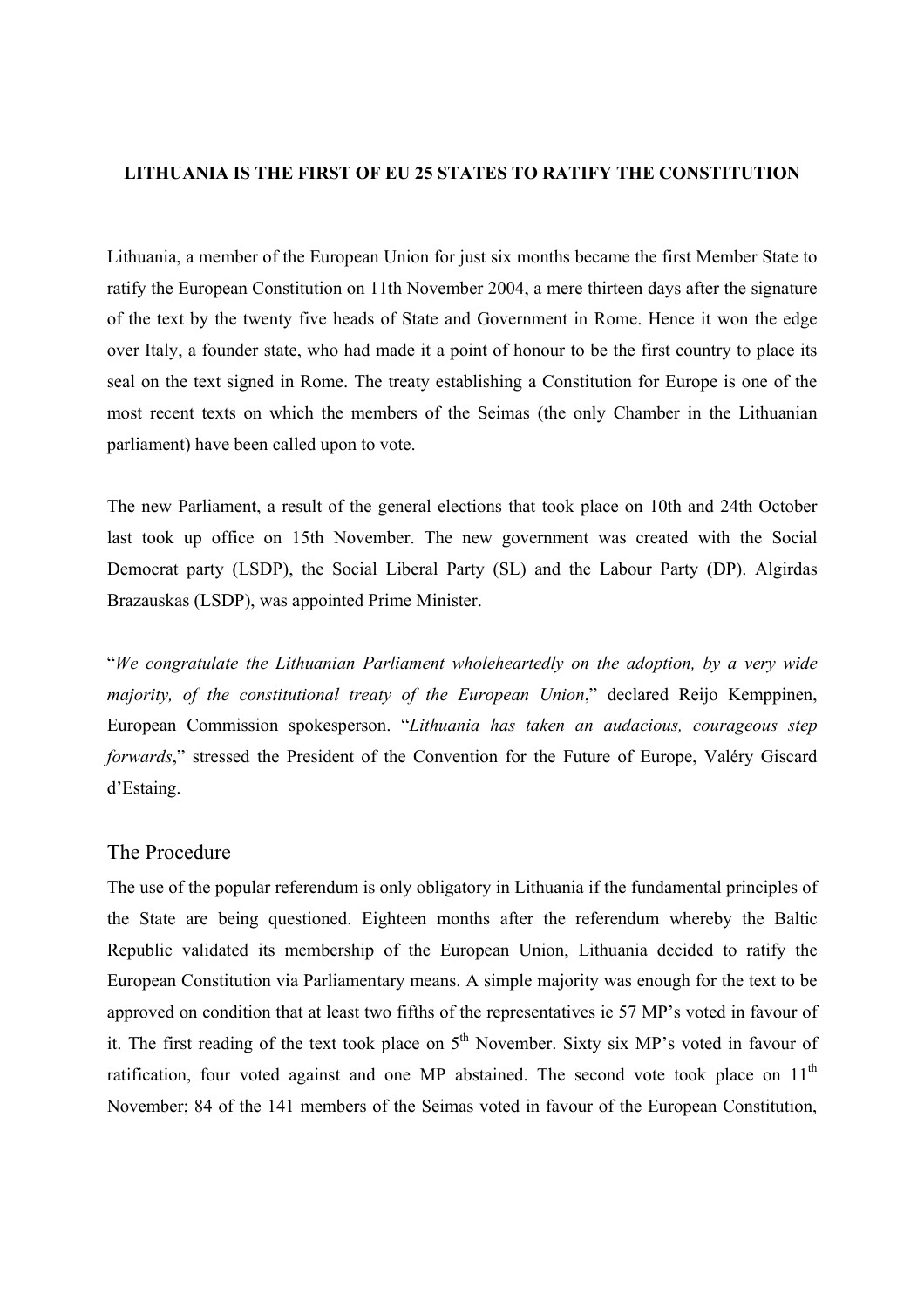four MP's voted against and three abstained. Fifty MP's were not present for the vote. Following second round of voting the text was countersigned eight days later on 19<sup>th</sup> November by the President of the Republic, Valdas Adamkus.

## The political debate

Although all political parties are in favour of the European Constitution the opposition did however condemn the rapidity with which the government ratified this historic text, that in their eyes, deserved a debate that corresponded with its importance. Indeed even within the Seimas the vote on the text was not the focus of any real debate. "*Last year the Lithuanians chose by referendum to become Europeans. Today we have to confirm the people's decision*," declared the Foreign Affairs Minister, Antanas Valionis (SL) to MP's during his speech to parliament.

The Chairman of the Opposition party, the Liberal and Centre Union (LLC-LSC), Arturas Zuokas, condemned the speed with which the Constitution was ratified saying that this haste was not a proof of courage but rather of a lack of respect towards the Lithuanian people. "*This text defines the future of our country and the future life of Lithuanians; as a result I believe that its ratification should not be done in haste*," he maintained. "*We have to admit that the Constitution is different from the Nice Treaty that was more advantageous to Lithuania*," declared Gintars Steponavicius, a Liberal and Centre Union member who voted in favour of the adoption of the text. However, Egidijus Klumbys, a member of the National Progress Party voted against the Constitution qualifying the ratification as "*the funeral ceremony of Lithuanian independence*". "*I hope that in the end our country will not ratify the Constitution and will show how unreasonable it was of our Parliament to force the adoption of the text. The Lithuanian state will cease to exist. The Lithuanian Constitution will become a useless piece of paper*," he emphasised. Several MP's voted against the text expressing their concern about the threat to the country's independence and their fear of a possible loss of sovereignty. "*We have always been Lithuanians and we shall remain so. We are now becoming true Europeans*," said Social Democrat Alliance MP Irena Siauliene reassuringly.

The two opposition parties, the Liberal and Centre Union (LLC-LSC) and the New Democracy and Farmer's Union (LVP-NDP), also expressed their desire for the treaty to be ratified by the